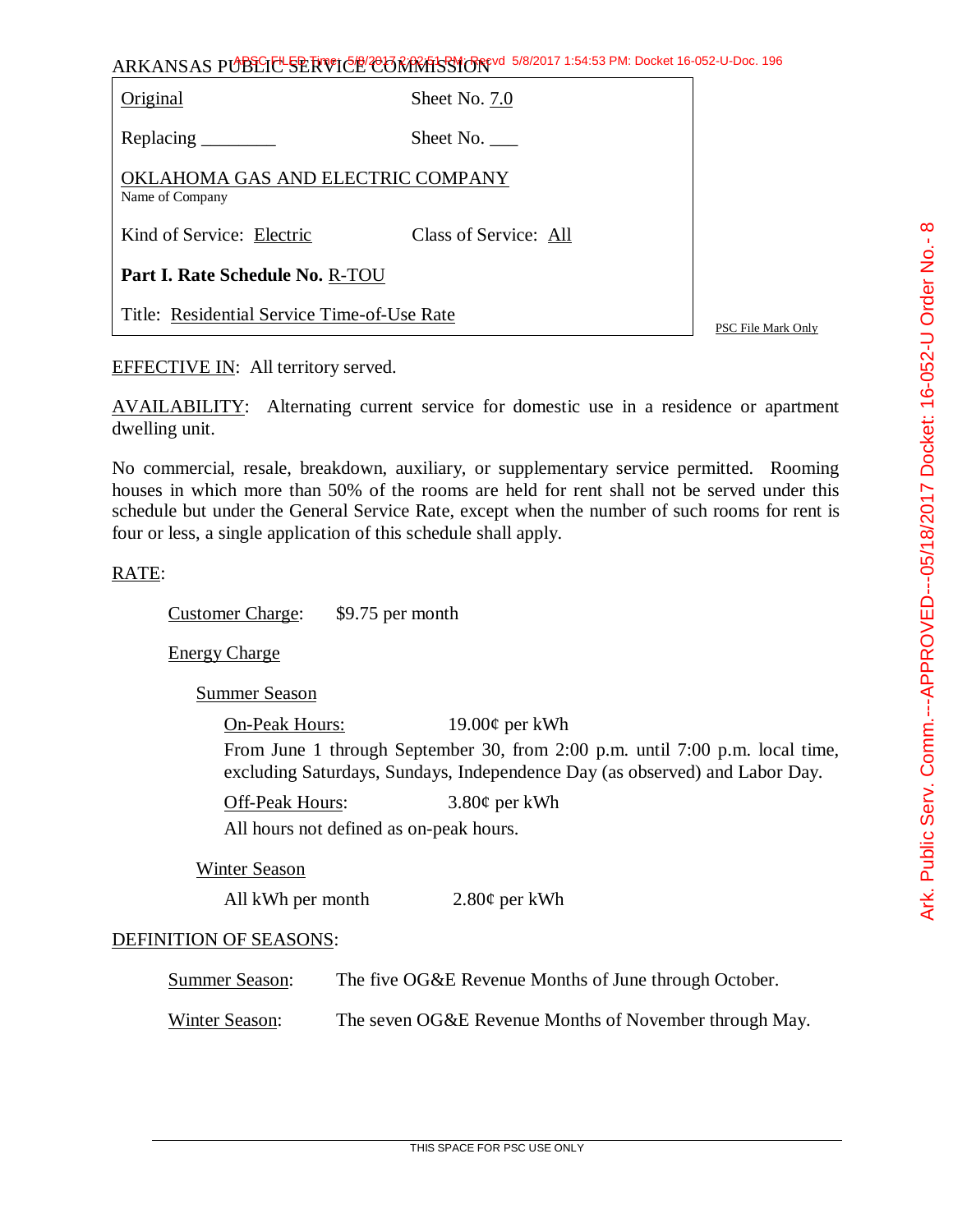ARKANSAS PUBLIC SERVICE COMMISSION 5/8/2017 1:54:53 PM: Docket 16-052-U-Doc. 196 Original Sheet No. 7.1 Replacing Sheet No. OKLAHOMA GAS AND ELECTRIC COMPANY Name of Company Kind of Service: Electric Class of Service: All **Part I. Rate Schedule No.** R-TOU

Title: Residential Service Time-of-Use Rate

PSC File Mark Only

APPLICATION OF ENERGY COST RECOVERY (ECR): The  $ECR_{on}$  and  $ECR_{off}$  as defined in the ECR rider shall apply to the energy components within this tariff as follows: The ECRon shall apply to all On-Peak kWh sales; and, the ECR<sub>off</sub> shall apply to all Off-Peak and Winter Season kWh sales.

MINIMUM BILL: The minimum monthly bill shall be the Customer Charge.

RIDERS: Applicable Riders which adjust this Rate Schedule are listed in Rate Schedule No. RSR, Tables of Riders Applicable to Rate Schedules.

TAX FREE KWH: According to Arkansas Gross Receipts Tax Rules GR-6(B.2), "a. The sale of the first 500 kilowatt hours of electricity per month to each residential customer whose household income does not exceed Twelve Thousand Dollars (\$12,000) per year shall be exempt from the gross receipts tax and all other State excise taxes which would otherwise be levied thereon. b. The total franchise taxes billed to each residential customer whose household income does not exceed Twelve Thousand Dollars (\$12,000) per year shall be exempt from the gross receipts tax and all other State excise taxes which would otherwise be levied thereon."

Under the Residential Time-of-Use tariff, the first 500 kWh that will be Tax Free for households that qualify under the Arkansas Gross Receipts Tax Rules given above, will be calculated based on the percentage of kWh used during the On-Peak and Off-Peak hours from the total kWh used during each month the customer is qualified for. Example: customer uses a total 800 kWh, 300 kWh On-Peak or 37.5% and 500 kWh Off-Peak or 62.5%. The 500 Tax Free kWh would be 37.5% from the On-Peak kWh and 62.5% from the Off-Peak kWh.